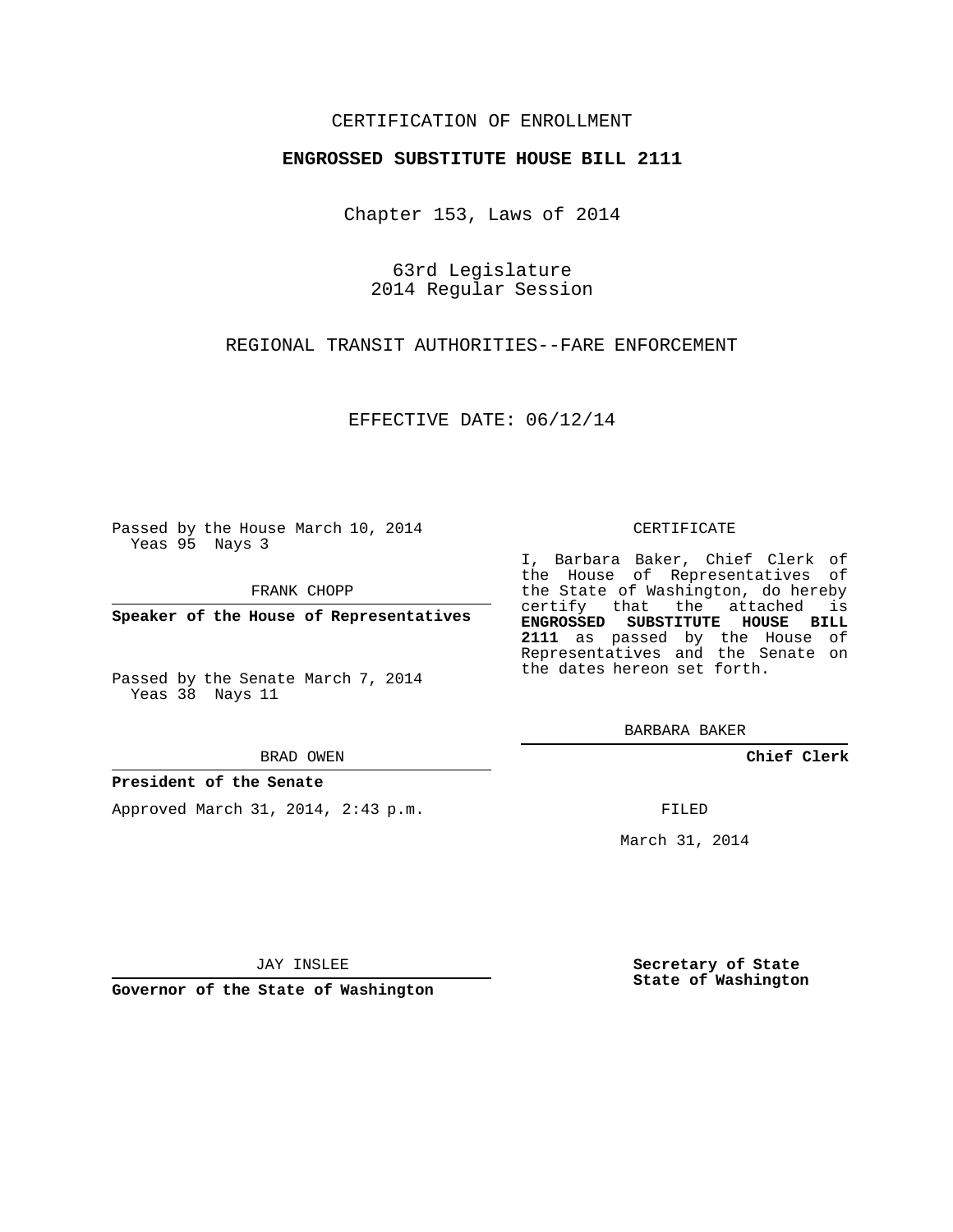# **ENGROSSED SUBSTITUTE HOUSE BILL 2111** \_\_\_\_\_\_\_\_\_\_\_\_\_\_\_\_\_\_\_\_\_\_\_\_\_\_\_\_\_\_\_\_\_\_\_\_\_\_\_\_\_\_\_\_\_

\_\_\_\_\_\_\_\_\_\_\_\_\_\_\_\_\_\_\_\_\_\_\_\_\_\_\_\_\_\_\_\_\_\_\_\_\_\_\_\_\_\_\_\_\_

AS AMENDED BY THE SENATE

Passed Legislature - 2014 Regular Session

# **State of Washington 63rd Legislature 2014 Regular Session**

**By** House Transportation (originally sponsored by Representatives Farrell, Hayes, Fey, Rodne, Zeiger, Fitzgibbon, Morrell, Jinkins, Moscoso, Ryu, and Freeman)

READ FIRST TIME 02/04/14.

 1 AN ACT Relating to the enforcement of regional transit authority 2 fares; and amending RCW 81.112.210.

3 BE IT ENACTED BY THE LEGISLATURE OF THE STATE OF WASHINGTON:

 4 **Sec. 1.** RCW 81.112.210 and 2009 c 279 s 5 are each amended to read 5 as follows:

 (1) An authority is authorized to establish, by resolution, a schedule of fines and penalties for civil infractions established in 8 RCW 81.112.220. Fines established by ((<del>a regional transit</del>)) an authority shall not exceed those imposed for class 1 infractions under RCW 7.80.120.

11 (2)(a) ((A regional transit)) An authority may designate persons to monitor fare payment who are equivalent to and are authorized to exercise all the powers of an enforcement officer, defined in RCW 7.80.040. An authority is authorized to employ personnel to either monitor fare payment, or to contract for such services, or both.

16 (b) In addition to the specific powers granted to enforcement 17 officers under RCW 7.80.050 and 7.80.060, persons designated to monitor 18 fare payment also have the authority to take the following actions:

19 (i) Request proof of payment from passengers;